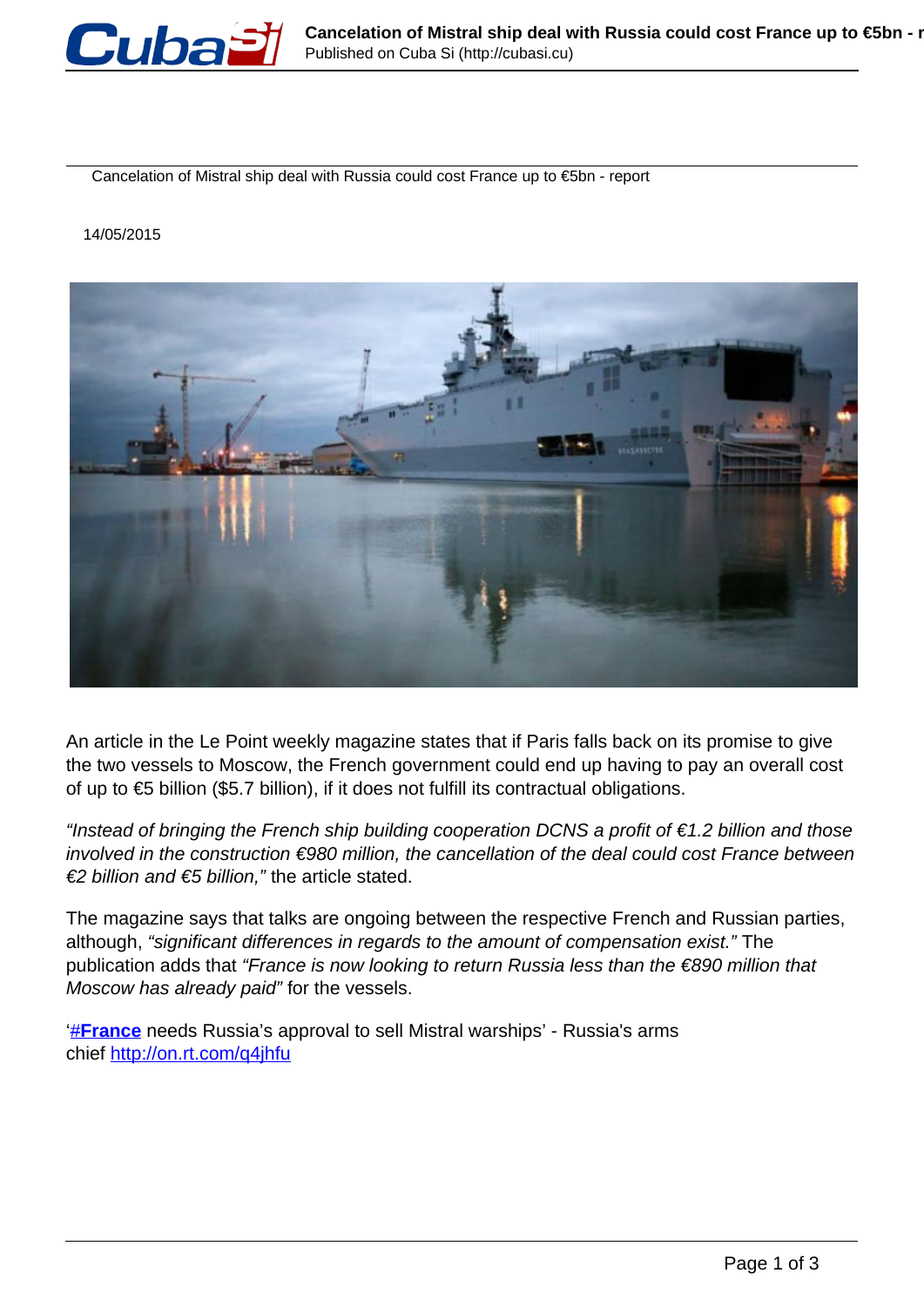



Last week, Russia's Deputy Prime Minister Dmitry Rogozin ruled out allowing Paris to sell the Mistral warships to a third party without Moscow's go-ahead.

"Without our permission they can't sell anything," he said.

Rogozin added he had already explained the situation to the French, while Russia has an enduser certificate for the stern parts of the vessels.

The stern parts of the helicopter carriers were built at a shipyard in St. Petersburg before being moved to France for further assembly, he explained.

France will also be unable to use the Mistral vessels as part of their fleet because the warships were built to meet the Russian Navy's specifications, Rogozin also stressed.

In late April, the French President Francois Hollande acknowledged that Russia should get a refund if it doesn't receive the Mistral ships.

The Mistral helicopter carriers have been causing the French government quite a headache since Hollande, under pressure from the US and the EU, postponed delivery of the vessels last year indefinitely, due to the accession of Crimea and Russia's alleged involvement in the Ukrainian conflict.

In May the situation involving the state-of-the-art ships became so bad that a French newspaper reported that Hollande's government was even considering scuttling the warships if the contract was canceled.

An article in Le Figaro on May 6 said Paris may have to resort to sinking the helicopter carriers if the government refuses to honor the contract and deliver them to Russia. The first vessel, the Vladivostok, should have been handed over in November 2014.